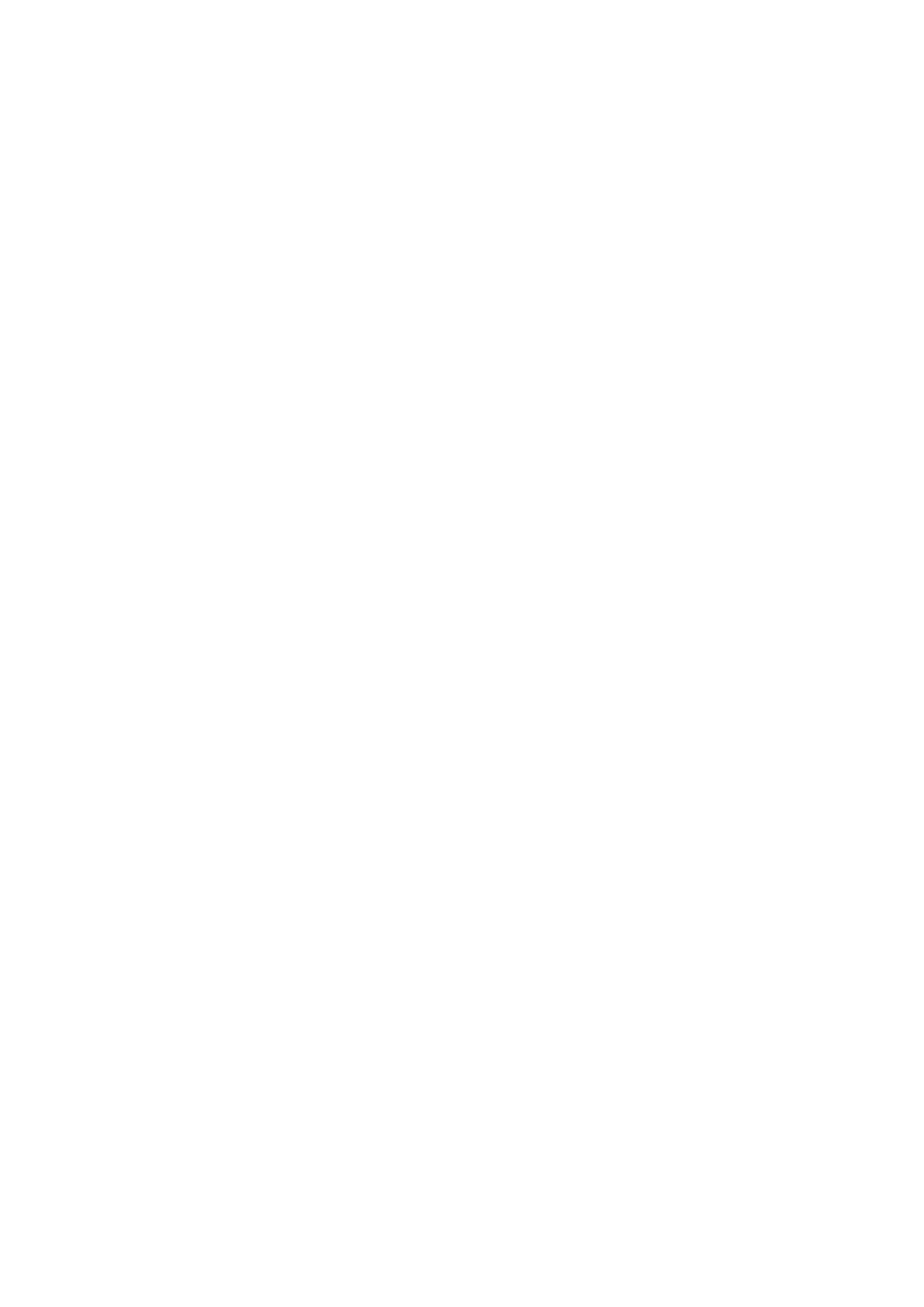*I certify that this PUBLIC BILL, which originated in the LEGISLATIVE COUNCIL, has finally passed the LEGISLATIVE COUNCIL and the LEGISLATIVE ASSEMBLY of NEW SOUTH WALES.*

*Legislative Council 2012* *Clerk of the Parliaments*



New South Wales

# **Firearms Amendment (Ammunition Control) Bill 2012**

Act No , 2012

An Act to amend the *Firearms Act 1996* to make further provision for the purchase and sale of ammunition.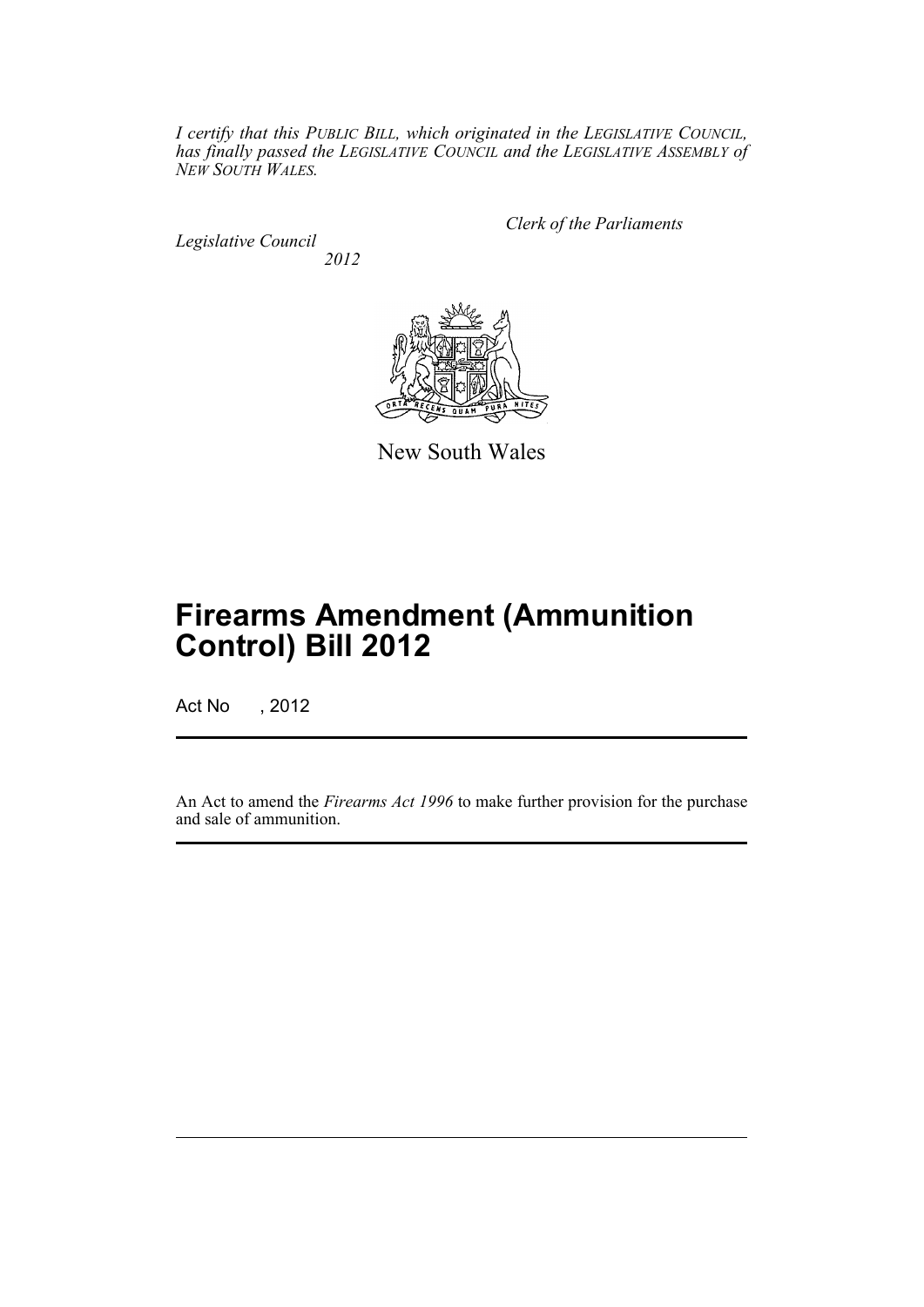## <span id="page-3-0"></span>**The Legislature of New South Wales enacts:**

### **1 Name of Act**

This Act is the *Firearms Amendment (Ammunition Control) Act 2012*.

### <span id="page-3-1"></span>**2 Commencement**

This Act commences on a day or days to be appointed by proclamation.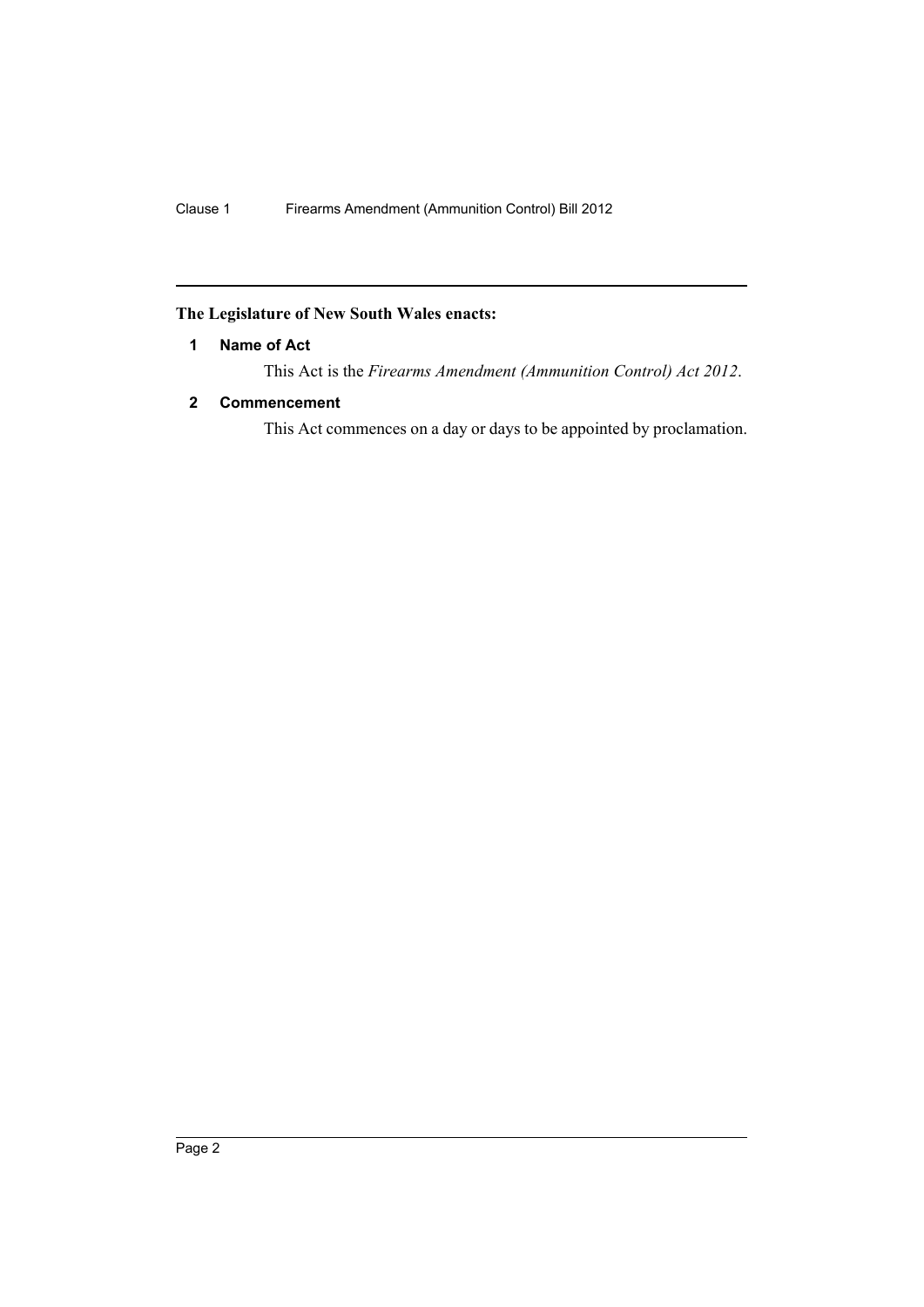Firearms Amendment (Ammunition Control) Bill 2012

Amendment of Firearms Act 1996 No 46 Schedule 1

## <span id="page-4-0"></span>**Schedule 1 Amendment of Firearms Act 1996 No 46**

#### **[1] Section 45A**

Insert after section 45:

#### **45A Recording of ammunition transactions**

- (1) A licensed firearms dealer must keep a record of all sales and purchases of ammunition by the firearms dealer.
- (2) The record must contain the following particulars for each sale of ammunition by the dealer:
	- (a) the name and address of the person (*the buyer*) to whom the ammunition was sold,
	- (b) the number of the buyer's licence or permit for a firearm that takes the ammunition or for a permit that authorises the buyer to purchase the ammunition,
	- (c) in the case of a sale of ammunition that is subject to the requirements of section 65A—the number of the relevant notice of registration for a firearm or permit to acquire a firearm that was seen by the dealer at the time of the sale,
	- (d) in the case of a sale of ammunition to a member of a shooting club by the club armourer for the club for use in a club firearm (as referred to in section 65A)—the number of the relevant notice of registration for the club firearm concerned,
	- (e) such other particulars as may be prescribed by the regulations.
- (3) The record must contain the following particulars for each purchase of ammunition by the dealer:
	- (a) the name and address of the person from whom the ammunition was purchased,
	- (b) such other particulars as may be prescribed by the regulations.
- (4) The record of a sale or purchase of ammunition must, subject to the regulations, be made within 24 hours after the sale or purchase.
- (5) The record must be kept in the form approved by the Commissioner.
- (6) A licensed firearms dealer who ceases to hold such a licence must provide the Commissioner with the record kept under this section for all sales and purchases of ammunition during the 2 years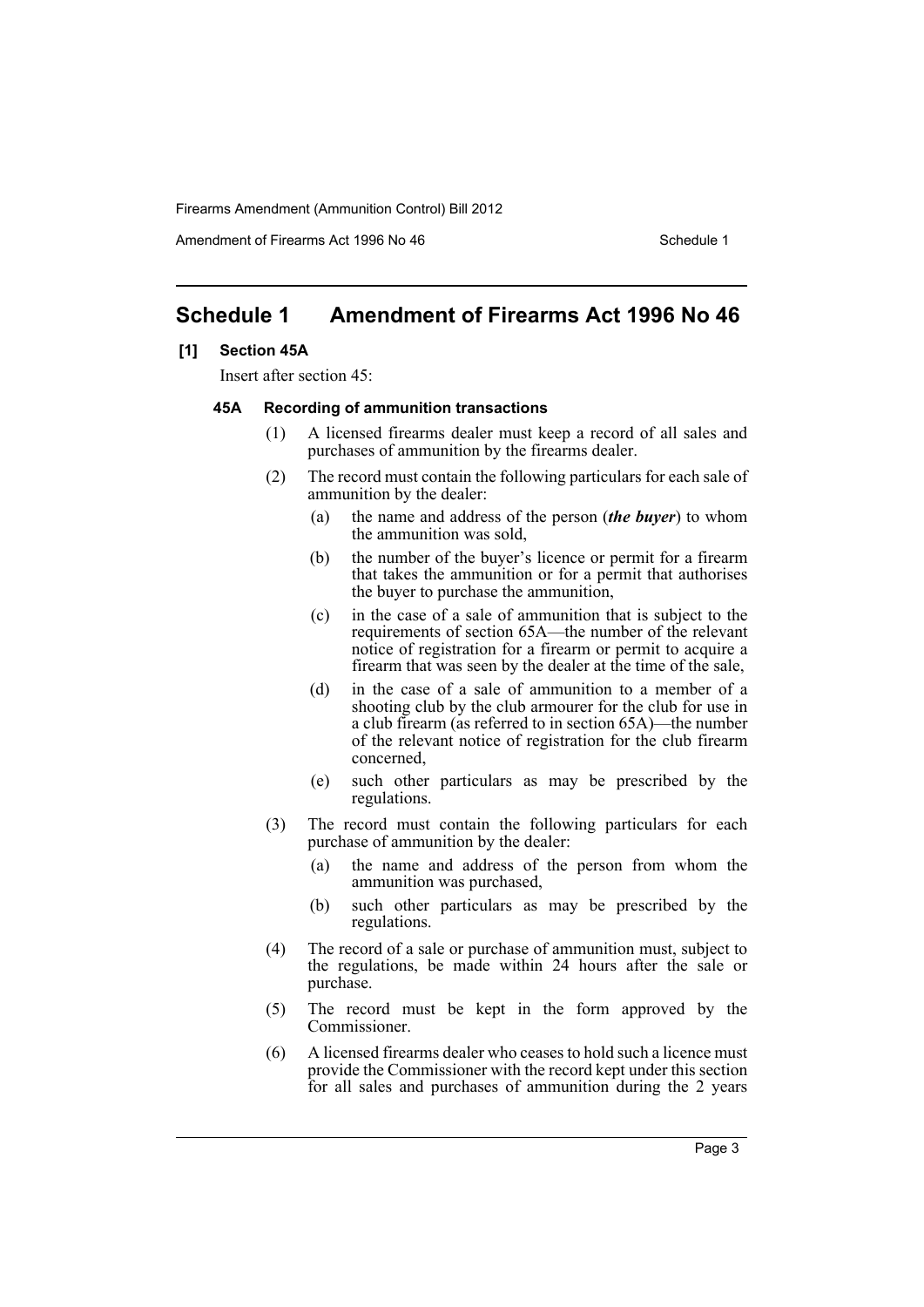#### Firearms Amendment (Ammunition Control) Bill 2012

immediately preceding the date on which the licence ceased to be in force.

- (7) A licensed firearms dealer must, on demand made by a police officer at any time:
	- (a) produce to that officer the record kept by the dealer under this section and permit that officer to inspect and make copies of any entries in it, and
	- (b) furnish to that officer any information in the dealer's possession with respect to any ammunition purchased or sold by the dealer.
- (8) Any person making an alteration to an entry in a record kept under this section must do so by interlineation or striking out and not by erasure.

Maximum penalty: 20 penalty units.

#### **[2] Section 65 Sale, purchase and possession of ammunition**

Insert at the end of section 65 (1):

**Note.** Section 65A imposes additional requirements for sales of ammunition by licensed firearms dealers.

#### **[3] Section 65A**

Insert after section 65:

#### **65A Sales of ammunition by firearms dealers—additional requirements**

- (1) A licensed firearms dealer must not sell ammunition for any firearm to a purchaser who is the holder of a licence or permit for the firearm unless:
	- (a) a firearm that takes the ammunition is registered in the name of the purchaser or the purchaser is authorised by a permit (or its equivalent under the law of another State or Territory) to acquire a firearm that takes the ammunition, and
	- (b) the dealer has seen the current notice of registration issued for the firearm or the permit to acquire the firearm.

Maximum penalty: 50 penalty units.

- (2) The requirements of this section are in addition to the requirements of section 65.
- (3) This section does not apply to a sale of ammunition by a licensed firearms dealer to another licensed firearms dealer.